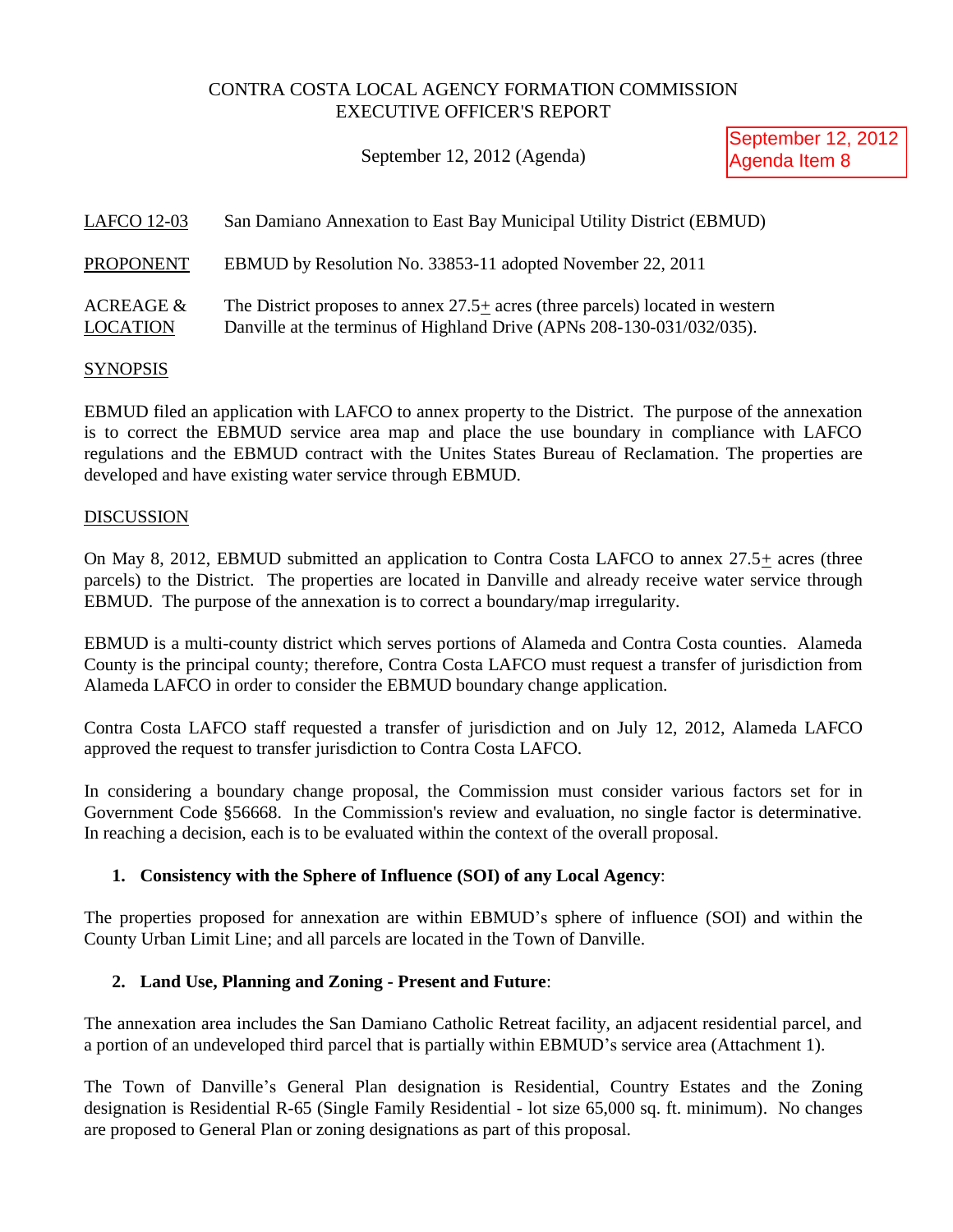## **3. The Effect on Maintaining the Physical and Economic Integrity of Agricultural Lands**:

The properties proposed for annexation contain no prime farmland or land covered under Williamson Act Land Conservation agreements.

## **4. Topography, Natural Features and Drainage Basins**:

The topography of annexation area is rural urban interface. The surrounding areas include similar country residential estates to the north, east and west, and open space and parkland (East Bay Regional Parks) to the south.

## **5. Population**:

The proposed annexation will result in no increase in population.

## **6. Fair Share of Regional Housing**:

In its review of a proposal, LAFCO must consider the extent to which the proposal will assist the receiving entity in achieving its fair share of the regional housing needs as determined by the regional council of governments. The proposed annexation will have no effect on regional housing needs.

## **7. Governmental Services and Controls - Need, Cost, Adequacy and Availability**:

In accordance with Government Code §56653, whenever a local agency submits a resolution of application for a change of organization or reorganization, the local agency shall also submit a plan for providing services within the affected territory. The plan shall include all of the following information and any additional information required by the Commission or the Executive Officer:

(1) An enumeration and description of the services to be extended to the affected territory.

(2) The level and range of those services.

(3) An indication of when those services can feasibly be extended to the affected territory.

(4) An indication of any improvement or upgrading of structures, roads, sewer or water facilities, or other conditions the local agency would impose or require within the affected territory if the change of organization or reorganization is completed.

(5) Information with respect to how those services will be financed.

The "Plan for Providing Services within the Affected Territory," as required, is on file in the LAFCO office. The properties proposed for annexation are currently served by various local agencies including, but not limited to, the Town of Danville, Contra Costa County, San Ramon Valley Fire Protection District, and Central Contra Costa Sanitary District.

The proposal before the Commission is to annex the properties to EBMUD to correct a boundary irregularity. The properties currently receive water service from EBMUD.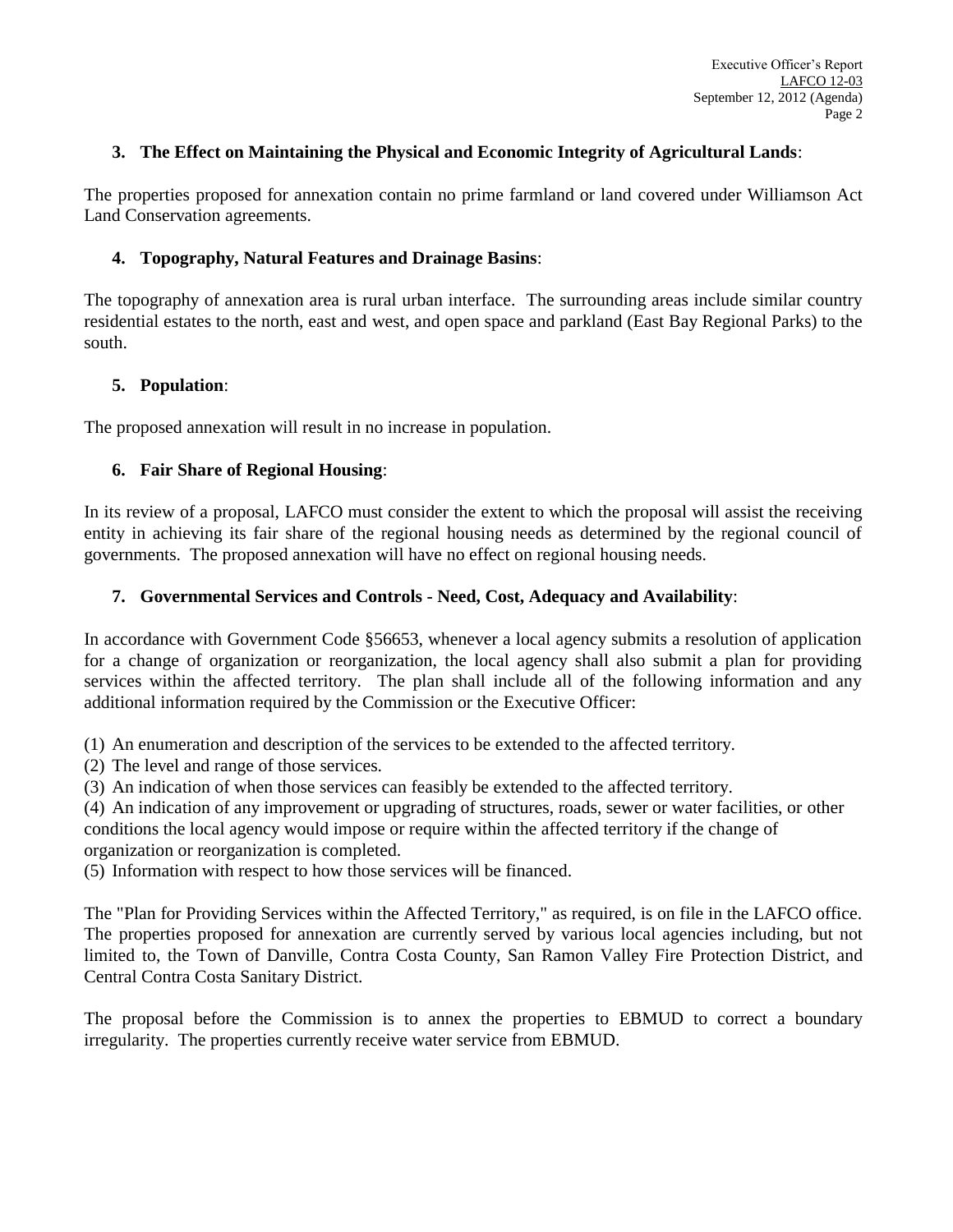## **8. Timely Availability of Water and Related Issues**:

The properties proposed for annexation are already receiving water service through EBMUD. EBMUD provides wholesale water, retail water, wastewater collection and wastewater treatment services for an area of 331+ square miles in Alameda and Contra Costa counties, serving over 1.4 million people. Water service includes production, distribution, retail, treatment, recycling and conservation services. Historically, over 90% of EBMUD's water comes from the Mokelumne River watershed. Other water sources include local watershed runoff and Central Valley Project (Sacramento River).

The proposed annexation will have no effect on water usage, and will not lead to the construction of new or expansion of existing water facilities.

## **9. Assessed Value, Tax Rates and Indebtedness**:

The annexation area is within tax rate areas 16022 and 16006. The assessed value for the area proposed for annexation is \$1,251,000 (2011-12 roll). The territory being annexed shall be liable for all authorized or existing taxes comparable to properties presently within the annexing agencies. The annexation is subject to a master tax sharing agreement.

## **10. Environmental Impact of the Proposal**:

In October 2011, EBMUD, as Lead Agency, filed a Notice of Exemption finding that the proposed Annexation is exempt from CEQA pursuant to CEQA Guidelines Section 15319(a). The LAFCO Environmental Coordinator reviewed the document and finds it adequate for LAFCO purposes.

#### **11. Landowner Consent and Consent by Annexing Agency**:

According to County Elections, there are fewer than 12 registered voters in the area proposed for annexation. Thus, the area proposed for annexation is considered uninhabited.

All landowners and registered voters within the proposal area(s) and within 300 feet of the exterior boundaries of the annexation area have received notice of the September 12 hearing. EBMUD indicates that less than 100% of the affected landowners have provided written consent to the annexation. Thus, the Commission's action is subject to notice, hearing and protest proceedings.

#### **12. Boundaries and Lines of Assessment**:

The annexation area is within EBMUD's SOI and is contiguous to existing EBMUD service boundary. The proposed annexation brings three parcels, which are currently receiving EBMUD water service, into the EBMUD service boundary.

## **13. Environmental Justice**:

LAFCO is required to consider the extent to which proposals for changes of organization or reorganization will promote environmental justice. As defined by statute, "environmental justice" means the fair treatment of people of all races, cultures, and incomes with respect to the location of public facilities and the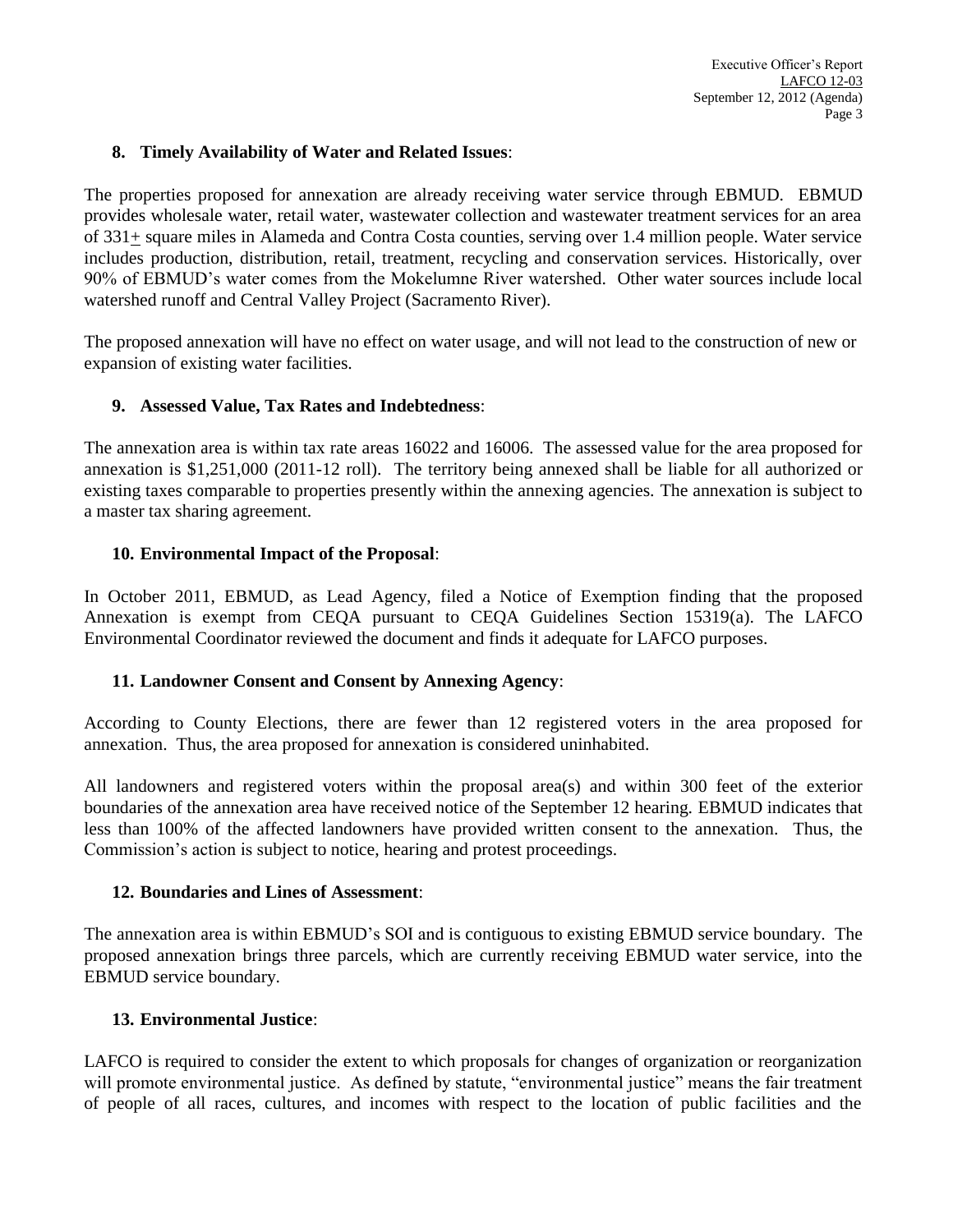provision of public services. The proposed annexation is not expected to promote or discourage the fair treatment of minority or economically disadvantaged groups.

## ALTERNATIVES FOR COMMISSION ACTION

After consideration of this report and any testimony and additional materials submitted, the Commission should consider taking one of the following options:

**Option 1** Approve the annexation as submitted and adopt the attached resolution (Attachment 2).

- 1. Determine that EBMUD, as Lead Agency, found the project to be Categorically Exempt pursuant to CEQA, Section 15319.
- 2. The Commission determines the project is exempt pursuant to CEQA Guidelines, consistent with the determination of EBMUD acting as Lead Agency.
- 3. Adopt this report and approve the proposal, to be known as the *San Damiano Annexation to EBMUD* subject to the following terms and conditions:
	- a. The territory being annexed shall be liable for the continuation of any authorized or existing special taxes, assessments and charges comparable to properties presently within the annexing agency.
	- b. EBMUD has delivered an executed indemnification agreement providing for EBMUD to indemnify LAFCO against any expenses arising from any legal actions challenging the annexation.
- 4. Find that the subject territory is uninhabited and that the annexing agency has consented to waiving the conducting authority proceedings. However, less than 100% of the affected landowners have consented to the annexation; therefore, LAFCO's approval is subject to protest proceedings.
- **Option 2** Adopt this report and DENY the proposal.
- **Option 3** If the Commission needs more information, CONTINUE this matter to a future meeting.

#### RECOMMENDED ACTION:

## **Approve Option 1.**

## LOU ANN TEXEIRA EXECUTIVE OFFICER LOCAL AGENCY FORMATION COMMISSION

#### Attachments

- 1. Annexation Map
- 2. LAFCO Resolution No. 12-03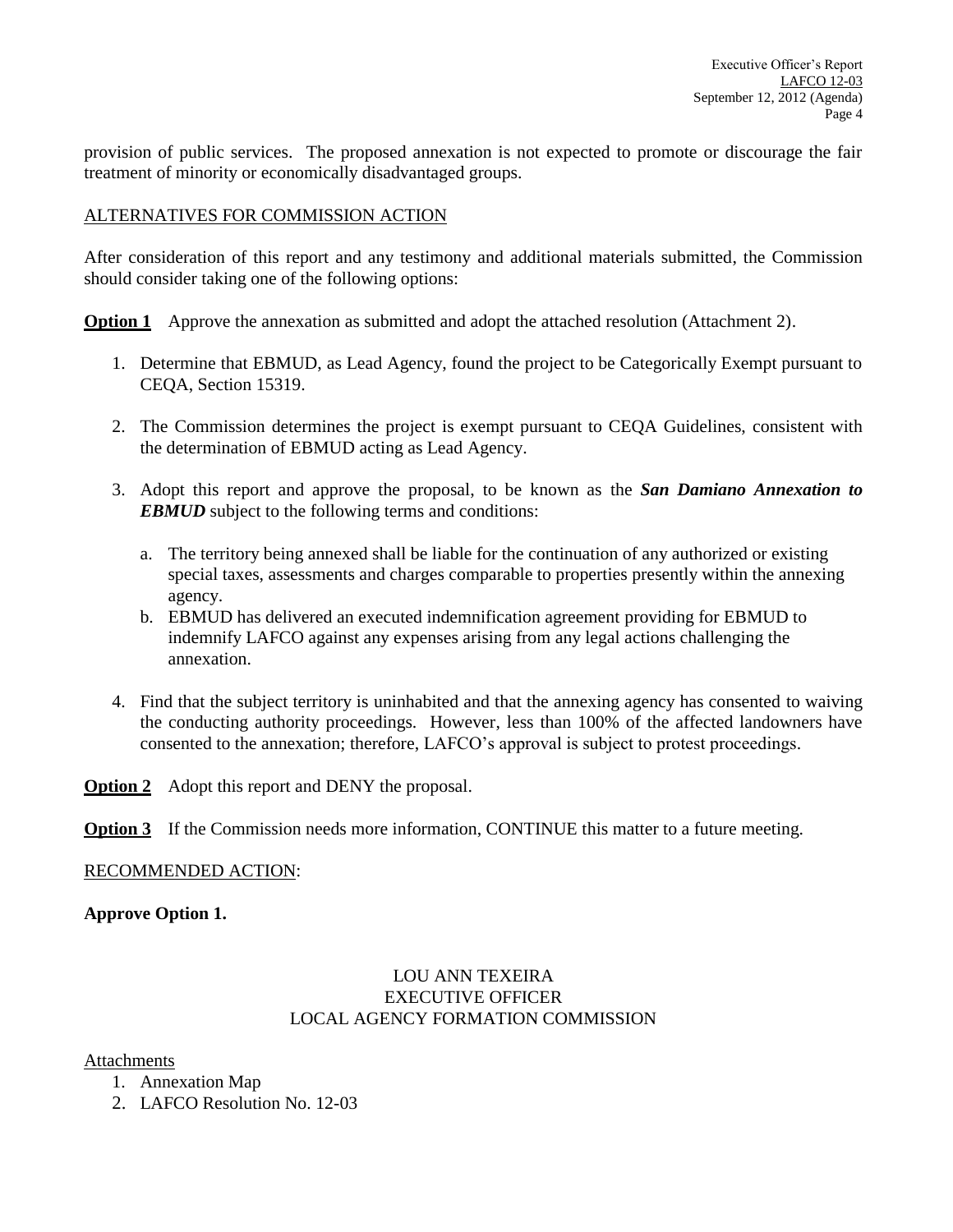# **LAFCO No. 12-03: San Damiano Annexation to East Bay Municipal Utility District**

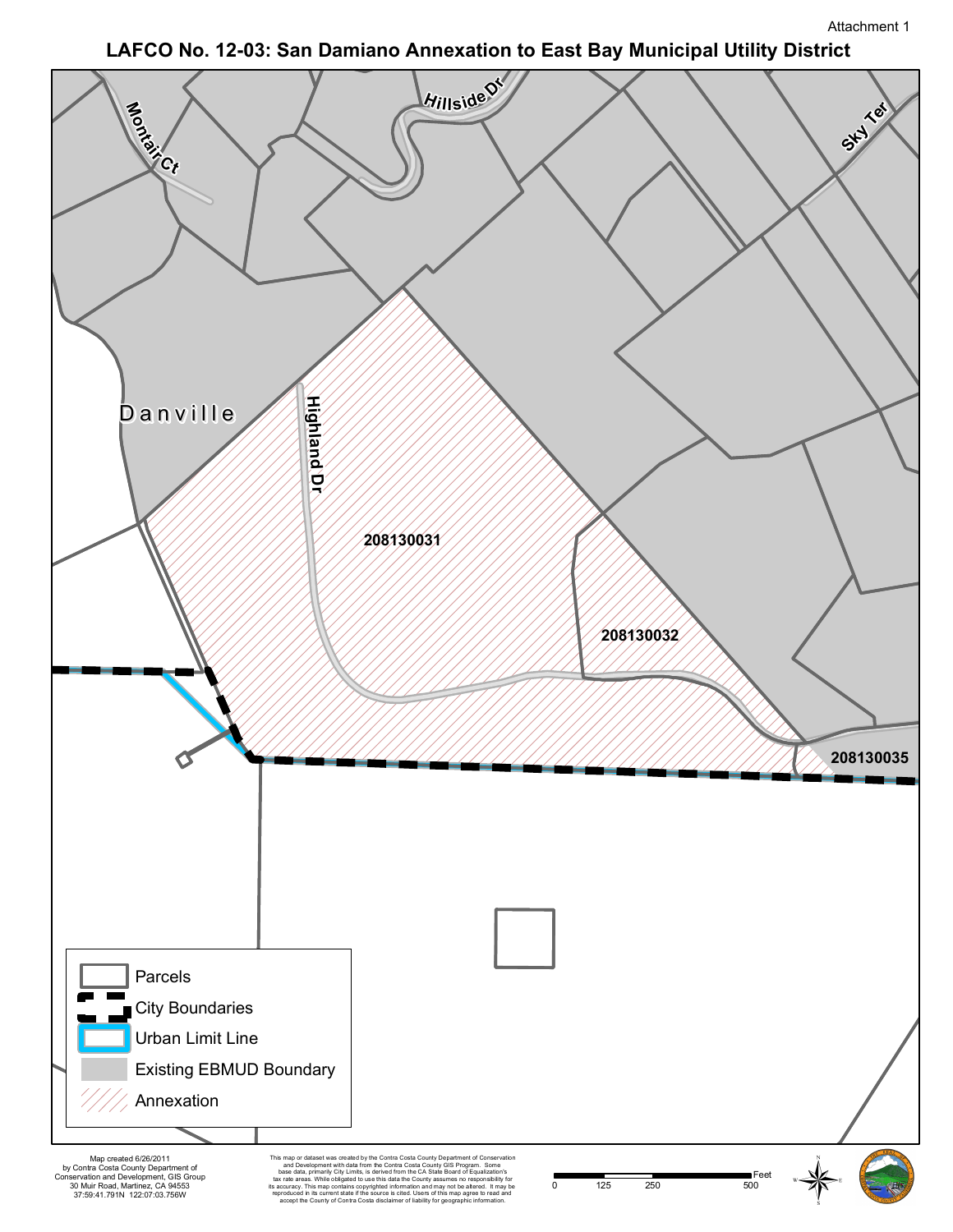## **RESOLUTION NO. 12-03**

# RESOLUTION OF THE CONTRA COSTA LOCAL AGENCY FORMATION COMMISSION MAKING DETERMINATIONS AND APPROVING **SAN DAMIANO ANNEXATION TO EAST BAY MUNICIPAL UTILIY DISTRICT**

WHEREAS, a proposal to annex territory to the East Bay Municipal Utility District (EBMUD) was filed with the Executive Officer of the Contra Costa Local Agency Formation Commission pursuant to the Cortese-Knox-Hertzberg Local Government Reorganization Act (Gov. Code 56000 et seq.); and

WHEREAS, the Executive Officer has examined the application and executed her certification in accordance with law, determining and certifying that the filing is sufficient; and

WHEREAS, at the time and in the manner required by law the Executive Officer has given notice of the Commission's consideration of the proposal; and

WHEREAS, the Commission heard, discussed and considered all oral and written testimony related to the proposal including, but not limited to, the Executive Officer's report and recommendation, the environmental document or determination, Spheres of Influence and applicable General and Specific Plans; and

WHEREAS, the annexing agency has consented to waiving the conducting authority proceedings; and

WHEREAS, the Local Agency Formation Commission determines the proposal to be in the best interests of the affected area and the total organization of local governmental agencies within Contra Costa County;

NOW, THEREFORE, the Contra Costa Local Agency Formation Commission DOES HEREBY RESOLVE, DETERMINE AND ORDER as follows:

- 1. That East Bay Municipal Utility District (EBMUD), as Lead Agency, found the project to be Categorically Exempt pursuant to the California Environmental Quality Act (CEQA) Guidelines Section 15319.
- 2. That the project is exempt pursuant to CEQA Guidelines, consistent with the determination of EBMUD acting as Lead Agency.
- 3. Said annexation is hereby approved.
- 4. The subject proposal is assigned the distinctive short-form designation:

SAN DAMIANO ANNEXATION TO EAST BAY MUNICIPAL UTILITY DISTRICT